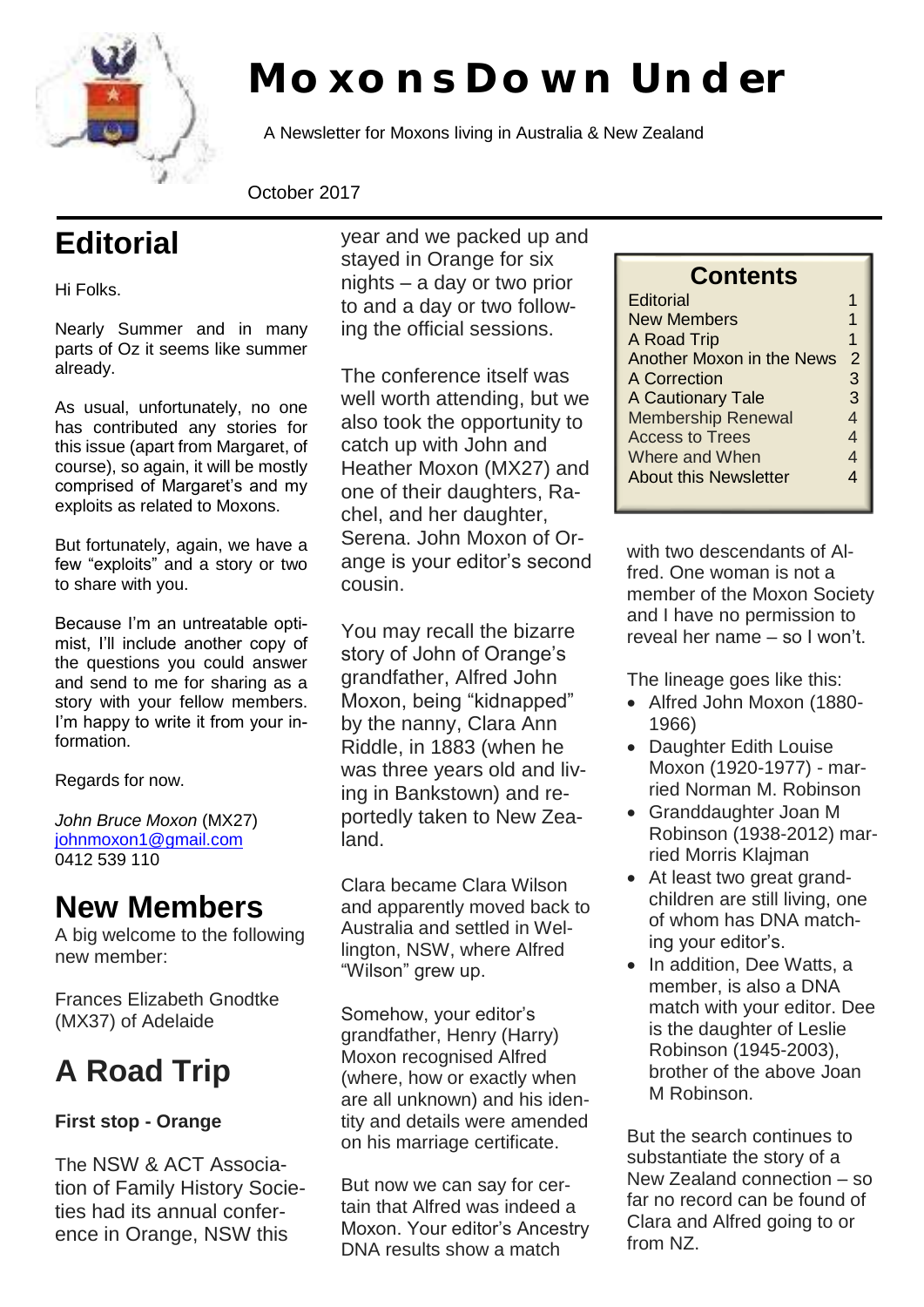Maybe, as John of Orange suggests, they were in Wellington, NSW all along.

#### **Second stop - Cobar**

Cobar is a copper mining town in western NSW.

It is very close to where your editor's father and all his sisters were born – the town of Wrightville (7 kms away and at one time a bustling town of 3000 people and three copper mines), sadly the town is gone.

Harry Moxon (Henry Percy Moxon), was mayor of Wrightville for a number of years.

For reasons never satisfactorily explained, the editor's father, Herbert (Bert) John Moxon, was taken to Sydney when he was about three by his mother and was left there in the care of his grandmother, and later, an aunt and uncle.

He returned to Wrightville in about 1919, aged 17 years.

While working in a bakery, he got himself into an altercation with the son of the bakery owner and they ended up in court with Bert winning his case as the other chap was convicted of assault.

Your editor was curious as to the location of the bakery – he had always thought, based on another anecdote of his dad's, that it was in Wrightville, but the newspaper item reporting the assault indicated it was in Cobar.

A visit to the Cobar library produced a serendipitous result – the curator of the Historical Museum just happened to be there and was very helpful.

We told her the story and explained that it was the location of the bakery that we wanted to find, with a view to taking a photo of the location.

" What name are we talking about?", she asked.

When told it was Bert Moxon, son of Harry Moxon, she exclaimed "Oh! Alderman Moxon! We know all about **him**!"

And then we found that an incident involving Harry during WW1 was included in her book "*From the Far West to the Western Front – Cobar and the Great War".*

The curator's and author's name is Kay Stingemore.

The item about Harry concerns his verbal altercation (there's something about we Moxons and altercations) with the Wrightville Knitting Group who were knitting socks, jumpers, scarfs, etc. to send to the troops.

Harry upset them by expressing the view that the war was a "capitalist war with working men doing the fighting and when it was all over Kitchener and the Kaiser would shake hands".

Harry was eventually forced to apologise and claim his remarks "had been misconstrued"

He also said he "had undoubtedly been foolish to get into an argument with women".

The book also mentions that Harry had a picture show in Wrightville, which was news.

When he moved to Lake Cargelligo he established the first picture show there in about 1921 or so. And, possible influenced by Harry, his brother, Alfred had a licence to run a picture show in Stuart Town.

Kay promised to investigate the location of the bakery, and she has since emailed to say she thinks she knows where it was – in Cobar. Now to get a picture!

#### **The rest of our Trip.**

The rest of our 24 day trip covering 4,000 kms and nine different motels had nothing to do with Moxon history, except that in Melbourne we met a good friend of John Moxon of Southampton, Dave Ball, who has recently migrated with his Aussie wife to Australia. Your editor and Dave share friendship with John of Southampton, a love of VWs, and wheelchair use. How could we not be friends?

### **Another Moxon in the News**

Tony Moxon of Bathurst was recently featured in the Western Advocate (a Bathurst Newspaper).

Tony has just notched up 30 years of working for Bathurst Motors as a salesman. Before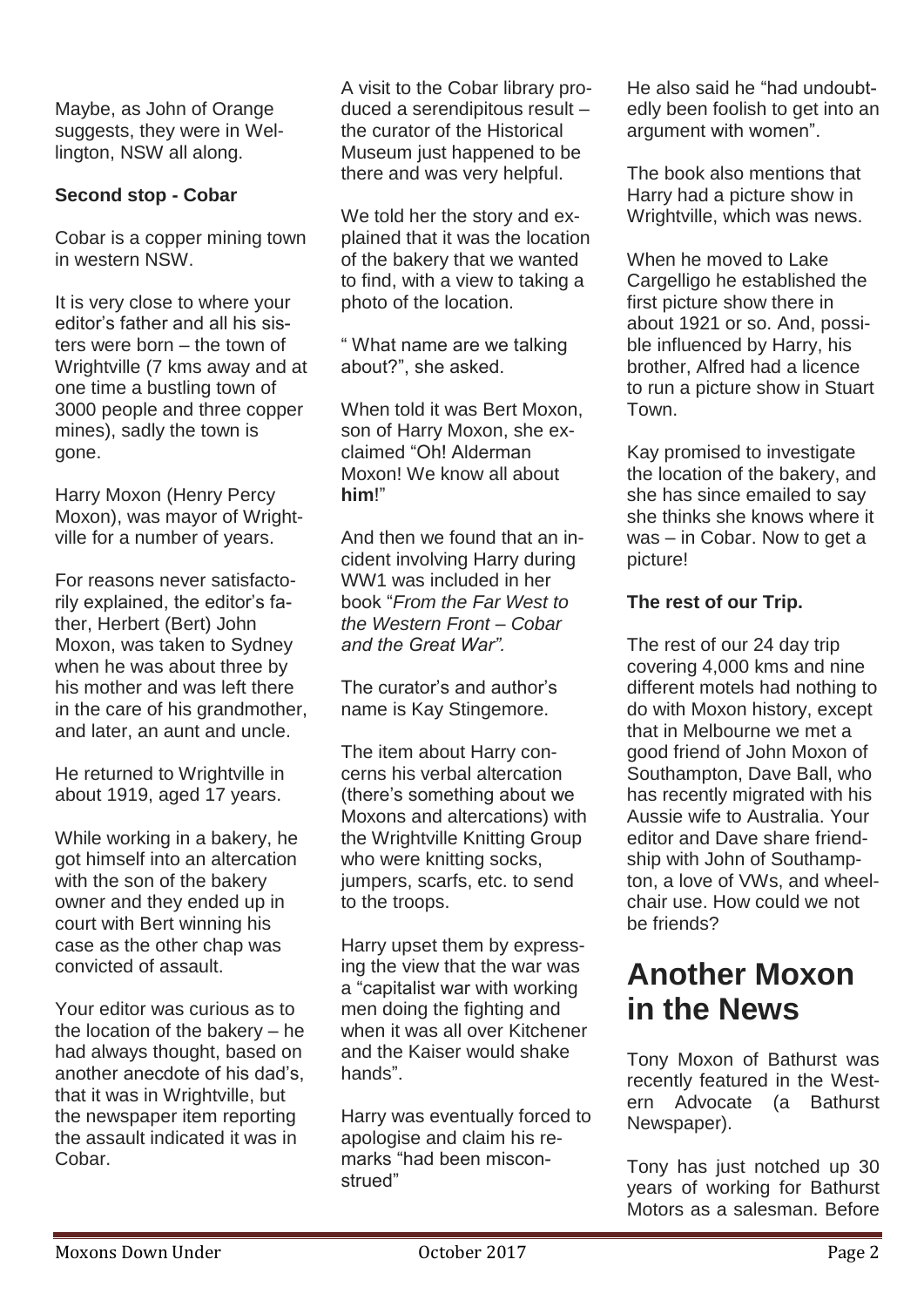that he worked for 15 years in the motorcycle industry.

What got your editor's attention was Tony's keen interest in motor sport and his claim that he has not missed a Bathurst "Great Race" since he was very young.

If Tony's Bathurst races interest had commenced by 1970, he may even have seen your editor out on the track in his Formula Vee.

We don't know how Tony fits into the Moxon clan, but a fair guess is that he is a "Bathurst Moxon" and part of MX01.

### **A Correction**

Last issue we brought you the story of one Hugh Moxon Bathurst and his son, Thomas Bathurst who is Chief Justice of NSW and our Lieutenant Governor.

Unfortunately, we misreported some of the lineage.

The correct information is:

Hugh Moxon Bathurst was the son of Mary Rankin(e) Cook and Frederick Henry Bathurst who married in 1892.

Mary Rankin Cook was the daughter of Janet Whitehead McNee (1836-1915) and William Cook (1814-1897).

William Moxon Cook (1857- 1917) was the brother of Mary Rankin Cook, and son of William Cook.

Thanks to Chris Moxon for spotting our errors.

### **A Cautionary Tale**

Joshua Middleton Moxon (1840 – 1894) MX27, had a brother, John (yes, another one!!).

John was a journeyman joiner and was born in Barnsley (Yorkshire) in 1843. He died in 1913.

His wife, Eliza (Brown) was born "about" 1841 in Whitgift (Yorkshire). In the 1871 census, Eliza is shown as living in as a Servant in Dodworth Road, Barnsley.

John and Eliza apparently married in 1875 (no record found yet).

The 1881 census has them living at 3 Brick Yard and Eliza is shown as a Tailoress, while John is an unemployed joiner.

It would seem that the couple might have separated, as in 1891, the census shows Eliza "visiting" 5 Brick Yard, the house next door to John's (and her previous residence), of 3 Brick Yard, John is still at 3 Brick Yard.

By 1901 they appear to be back together, but both now in 5 Brick Yard.

Wouldn't it be good to understand what was happening in their relationship.

Eliza died in 1905 (death certificate on order)

And John died in 1913 in the workhouse.

We have found no record of children.

So, what is there to be "cautious" about?

John's death certificate gives as his cause of death "Rodent Ulcer of Face"

Google tells that Basal Cell Carcinomas (BCCs) were once called Rodent Ulcers, are the most common type of skin cancer and they do not of themselves cause death.

However, if left untreated, they can result in ulcers which may then become infected, perhaps causing septicaemia which can be fatal – almost certainly was in 1913.

This photo is not our John Moxon, but here is what an untreated BCC can develop into.



My skin specialist tells me they were called "Rodent Ulcers" because they resemble how a carcass looks after a rat has attacked it.

So, a cautionary tale.